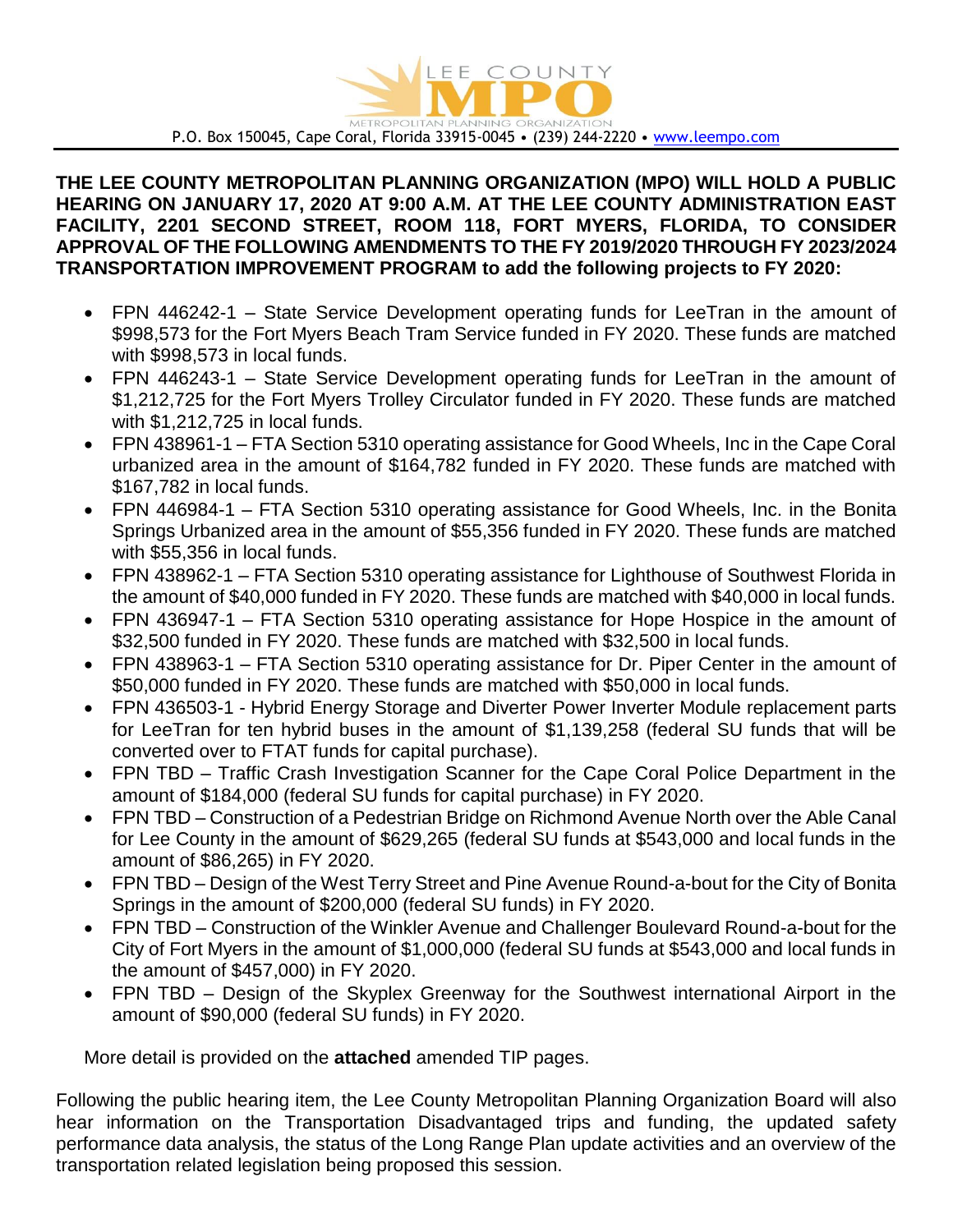Public participation is solicited without regard to race, color, national origin, sex, age, disability, religion, or family status. Persons who require special accommodations under the Americans with Disabilities Act or persons who require translation services (free of charge) should contact Calandra Barraco with the Lee County MPO at 239-330-2243 or by email at [cbarraco@leempo.com](mailto:cbarraco@leempo.com) at least seven (7) days prior to the meeting. If you are hearing or speech impaired call (800) 955-8770 Voice / (800) 955-8771 TDD. The MPO's planning process is conducted in accordance with Title VI of the Civil Rights Act of 1964 and related statutes. Any person or beneficiary who believes they have been discriminated against because of race, color, national origin, sex, age, disability, religion, or familial status may file a complaint with the Lee County MPO Title VI Coordinator, Calandra Barraco, at 239- 330-2243, or in writing at P.O. Box 150045, Cape Coral, Florida 33915-0045.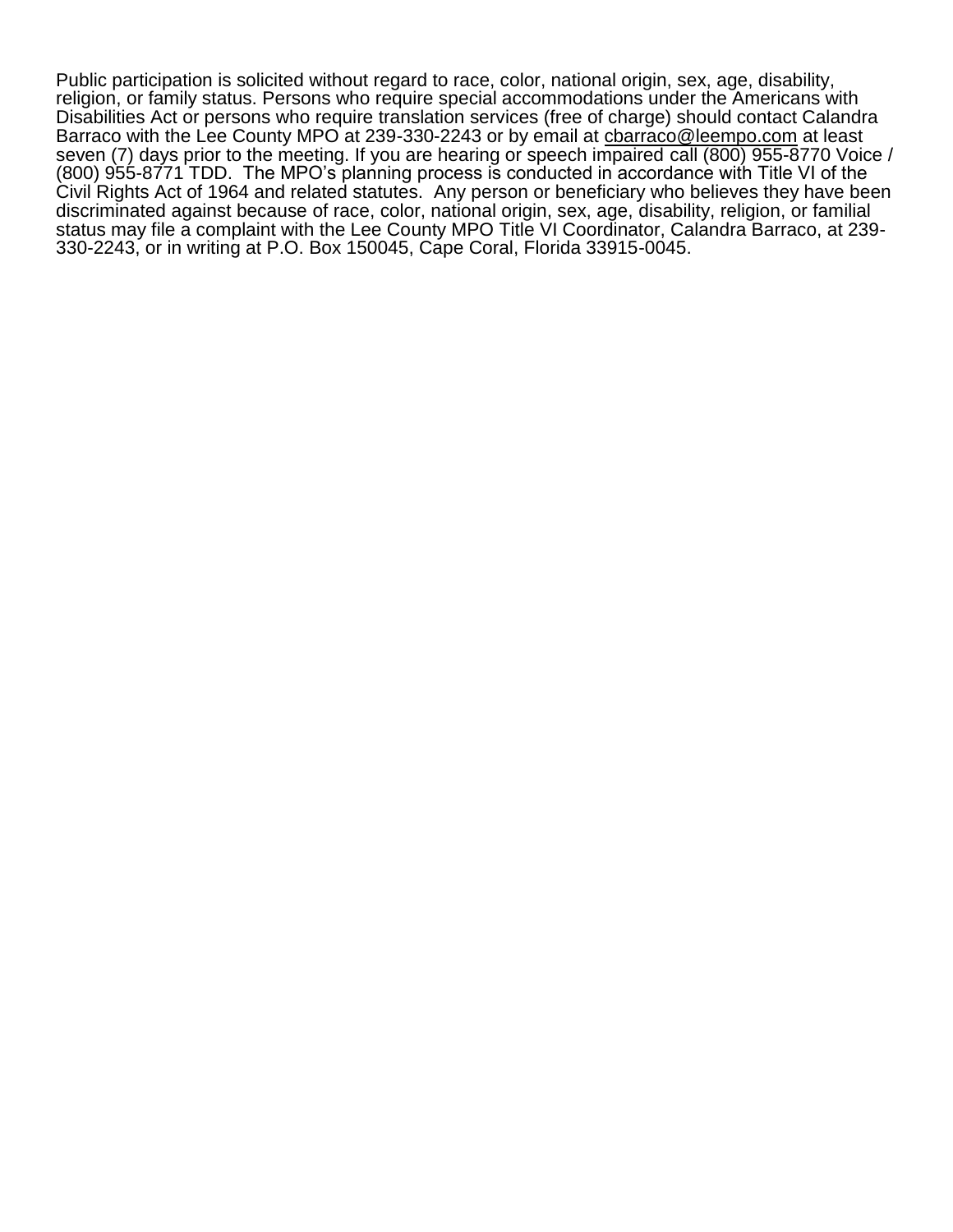

| <b>Prior Cost &lt; 2019/20:</b>  |                                                      |
|----------------------------------|------------------------------------------------------|
| <b>Future Cost &gt; 2023/24:</b> |                                                      |
| <b>Total Project Cost:</b>       | 1.997.146                                            |
| <b>Project Description:</b>      | SERVICE DEVELOPMENT OPERATING FUNDS FORT MYERS BEACH |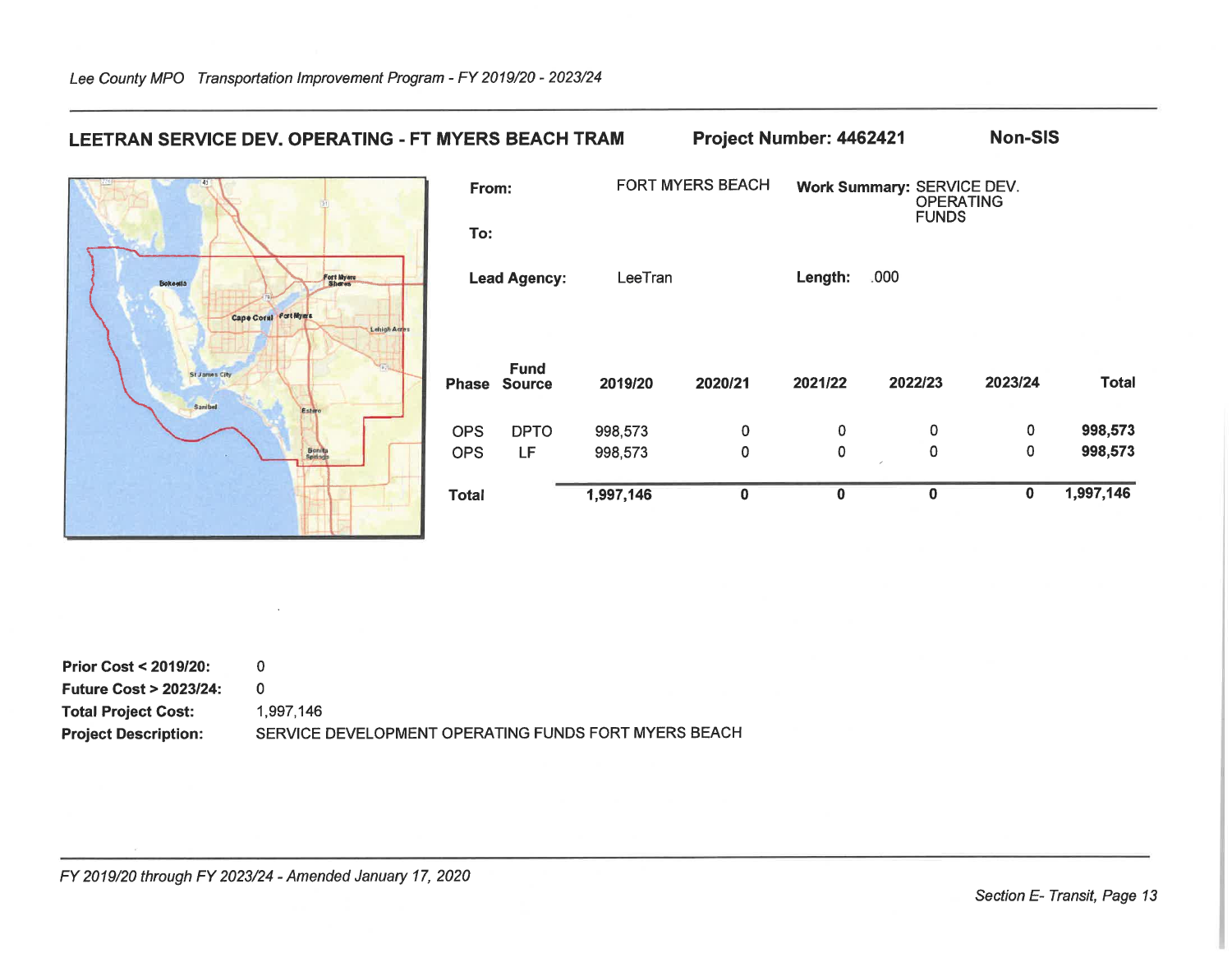

| Prior Cost < 2019/20:  |                                                                   |
|------------------------|-------------------------------------------------------------------|
| Future Cost > 2023/24: |                                                                   |
| Total Project Cost:    | 2.425.450                                                         |
| Project Description:   | SERVICE DEVELOPMENT OPERATING FUNDS FORT MYERS TROLLEY CIRCULATOR |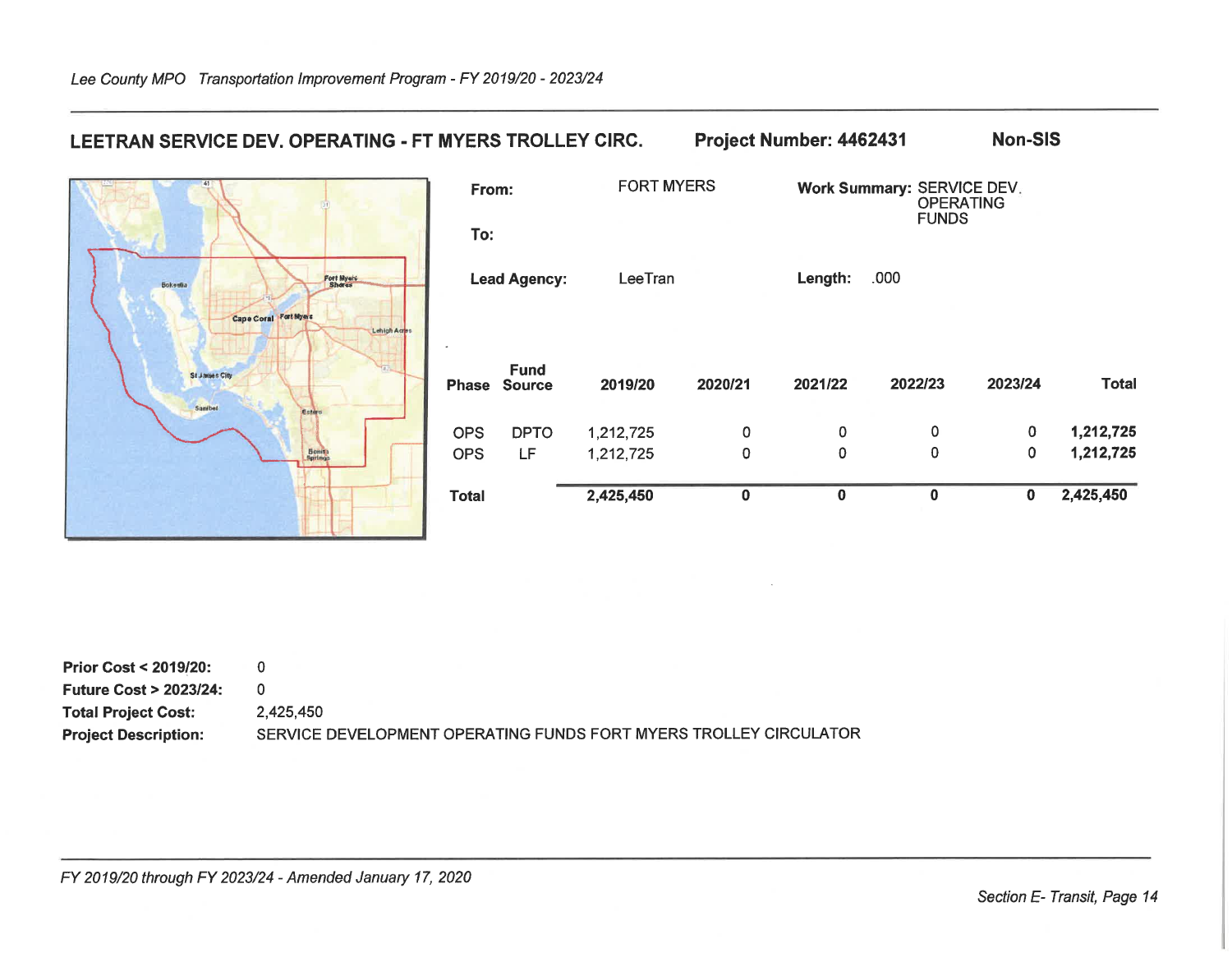

| <b>Prior Cost &lt; 2019/20:</b>  | \$875.884                                                    |
|----------------------------------|--------------------------------------------------------------|
| <b>Future Cost &gt; 2022/23:</b> |                                                              |
| <b>Total Project Cost:</b>       | \$65,000                                                     |
| <b>Project Description:</b>      | 5310 Operations Grant for Hope Hospice and Community Service |

FY 2019/20 through FY 2023/24

Amended January 17, 2020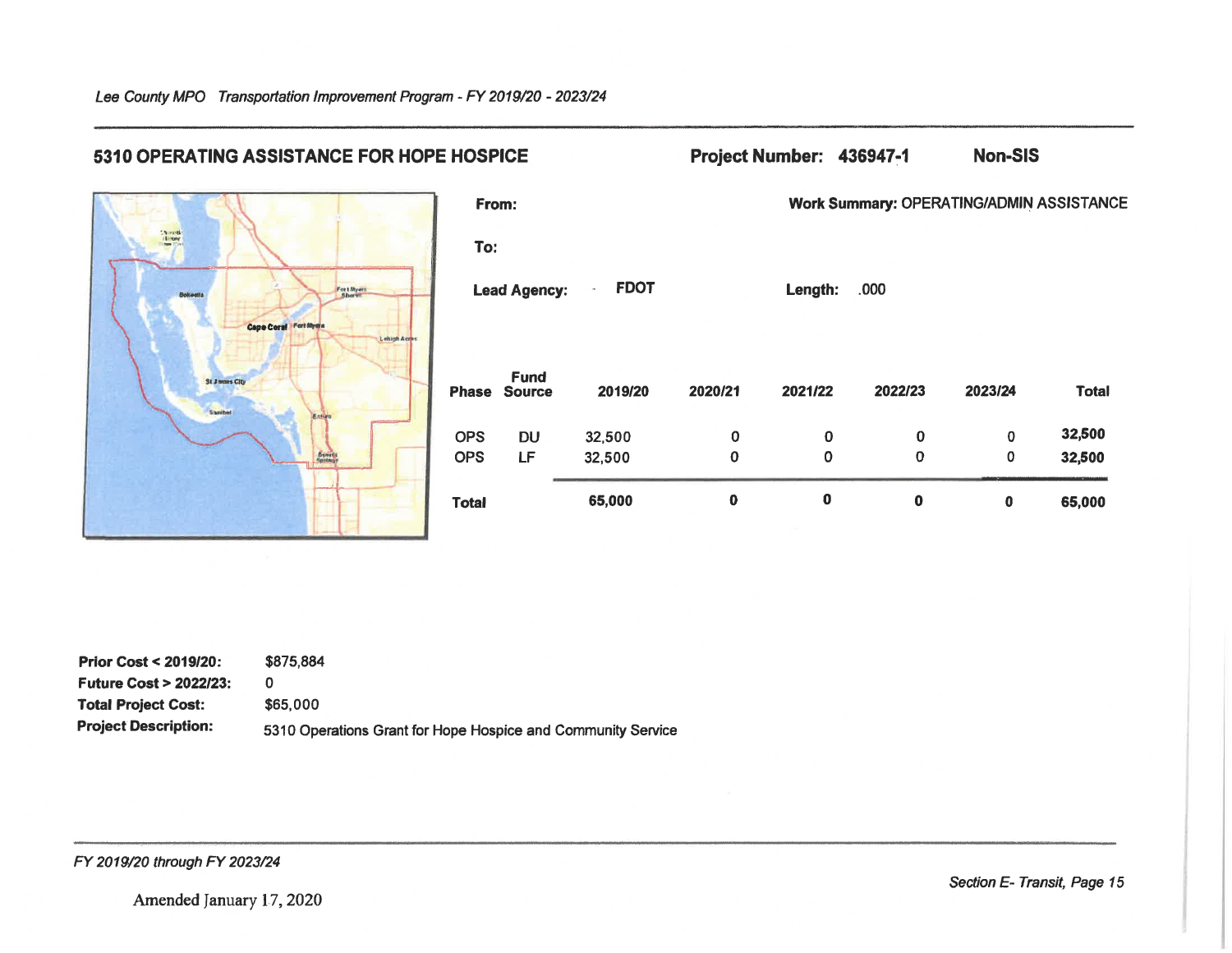

Lee County MPO Transportation Improvement Program - FY 2019/20 - 2023/24

## 5310 OPERATING ASSISTANCE FOR LIGHTHOUSE OF SW FLORIDA

### Project Number: 438962-1 **Non-SIS**

Work Summary: OPERATING/ADMIN ASSISTANCE

| <b>Lead Agency:</b> |                                    | <b>FDOT</b> |             | Length:     | .000        |         |              |
|---------------------|------------------------------------|-------------|-------------|-------------|-------------|---------|--------------|
|                     | <b>Fund</b><br><b>Phase Source</b> | 2019/20     | 2020/21     | 2021/22     | 2022/23     | 2023/24 | <b>Total</b> |
| <b>OPS</b>          | <b>DU</b>                          | 40,000      | 0           | $\mathbf 0$ | 0           | 0       | 40,000       |
| <b>OPS</b>          | LF                                 | 40,000      | 0           | $\mathbf 0$ | 0           | 0       | 40,000       |
| <b>Total</b>        |                                    | 80,000      | 0<br>$\sim$ | $\bf{0}$    | $\mathbf 0$ | 0       | 80,000       |

| <b>Prior Cost &lt; 2018/19:</b>  | \$358,680                                                 |
|----------------------------------|-----------------------------------------------------------|
| <b>Future Cost &gt; 2022/23:</b> |                                                           |
| <b>Total Project Cost:</b>       | \$80,000                                                  |
| <b>Project Description:</b>      | 5310 Operations Grant for Lighthouse of Southwest Florida |

FY 2019/20 through FY 2023/24

Section E- Transit, Page 16

Amended January 17, 2020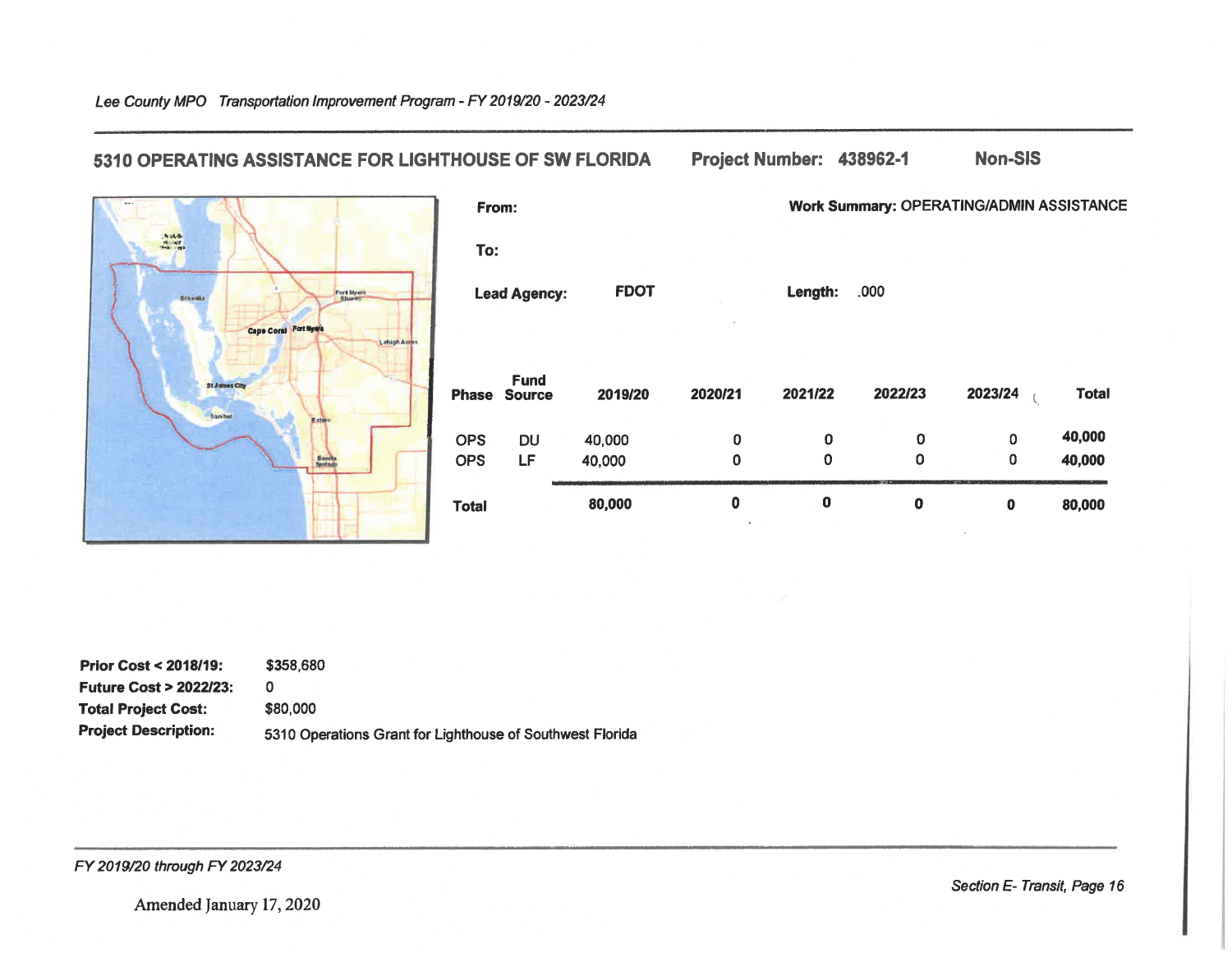| 5310 OPERATING ASSISTANCE FOR DR PIPER CENTER |              |                                    |             |             | Project Number: 438963-1 |                                                 | <b>Non-SIS</b> |              |
|-----------------------------------------------|--------------|------------------------------------|-------------|-------------|--------------------------|-------------------------------------------------|----------------|--------------|
|                                               | From:        |                                    |             |             |                          | <b>Work Summary: OPERATING/ADMIN ASSISTANCE</b> |                |              |
| Autobis                                       | To:          |                                    |             |             |                          |                                                 |                |              |
| Fort Myon<br><b>Bokash</b>                    |              | <b>Lead Agency:</b>                | <b>FDOT</b> |             | Length:                  | .000                                            |                |              |
| Capa Coral Fattitues<br>Lehigh Acre           |              |                                    |             |             |                          |                                                 |                |              |
| <b>St James City</b>                          |              | <b>Fund</b><br><b>Phase Source</b> | 2019/20     | 2020/21     | 2021/22                  | 2022/23                                         | 2023/24        | <b>Total</b> |
| Saniber                                       |              |                                    |             |             |                          |                                                 |                |              |
|                                               | <b>OPS</b>   | <b>DU</b>                          | 50,000      | $\bf{0}$    | $\mathbf 0$              | 0                                               | $\mathbf 0$    | 50,000       |
| Bonda<br>Springs                              | <b>OPS</b>   | LF                                 | 50,000      | $\mathbf 0$ | $\mathbf 0$              | $\mathbf 0$                                     | $\pmb{0}$      | 50,000       |
|                                               | <b>Total</b> |                                    | 100,000     | $\bf{0}$    | $\mathbf 0$              | $\mathbf 0$                                     | $\mathbf 0$    | 100,000      |

| <b>Prior Cost &lt; 2018/19:</b>  | \$344,700                                                          |
|----------------------------------|--------------------------------------------------------------------|
| <b>Future Cost &gt; 2022/23:</b> |                                                                    |
| <b>Total Project Cost:</b>       | \$100,000                                                          |
| <b>Project Description:</b>      | 5310 Operations Grant for Dr Piper Center for Social Services Inc. |

FY 2019/20 through FY 2023/24

Section E- Transit, Page 17

7

Lee County MPO Transportation Improvement Program - FY 2019/20 - 2023/24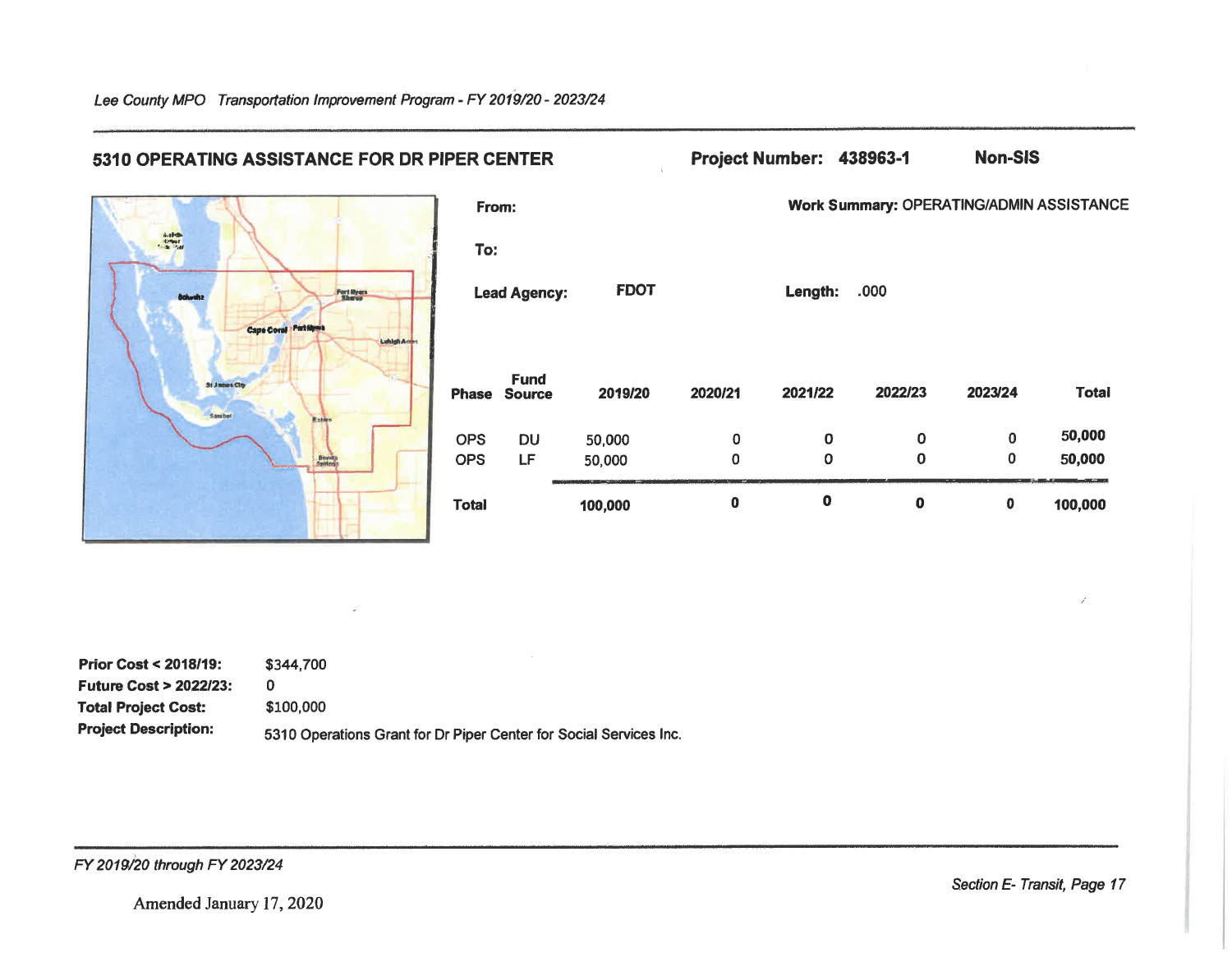

| Prior Cost $<$ 2019/20:          |                                                                        |
|----------------------------------|------------------------------------------------------------------------|
| <b>Future Cost &gt; 2023/24:</b> |                                                                        |
| <b>Total Project Cost:</b>       | 329.564                                                                |
| <b>Project Description:</b>      | SECTION 5310 OPERATING ASSISTANCE FOR GOOD WHEELS INC - CAPE CORAL UZA |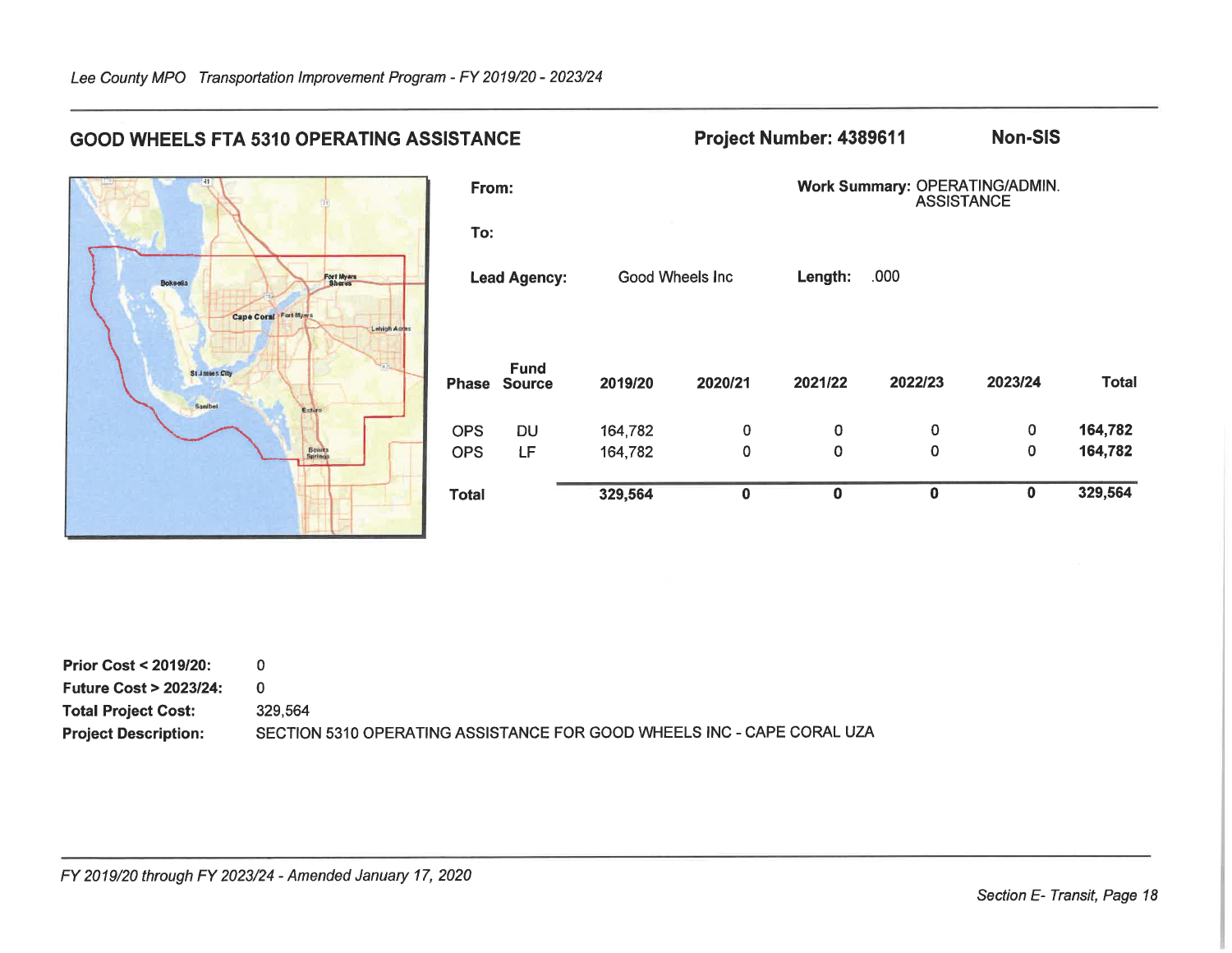

| <b>Prior Cost &lt; 2019/20:</b>  |                                                                            |
|----------------------------------|----------------------------------------------------------------------------|
| <b>Future Cost &gt; 2023/24:</b> |                                                                            |
| <b>Total Project Cost:</b>       | 110.712                                                                    |
| <b>Project Description:</b>      | SECTION 5310 OPERATING ASSISTANCE FOR GOOD WHEELS INC - BONITA SPRINGS UZA |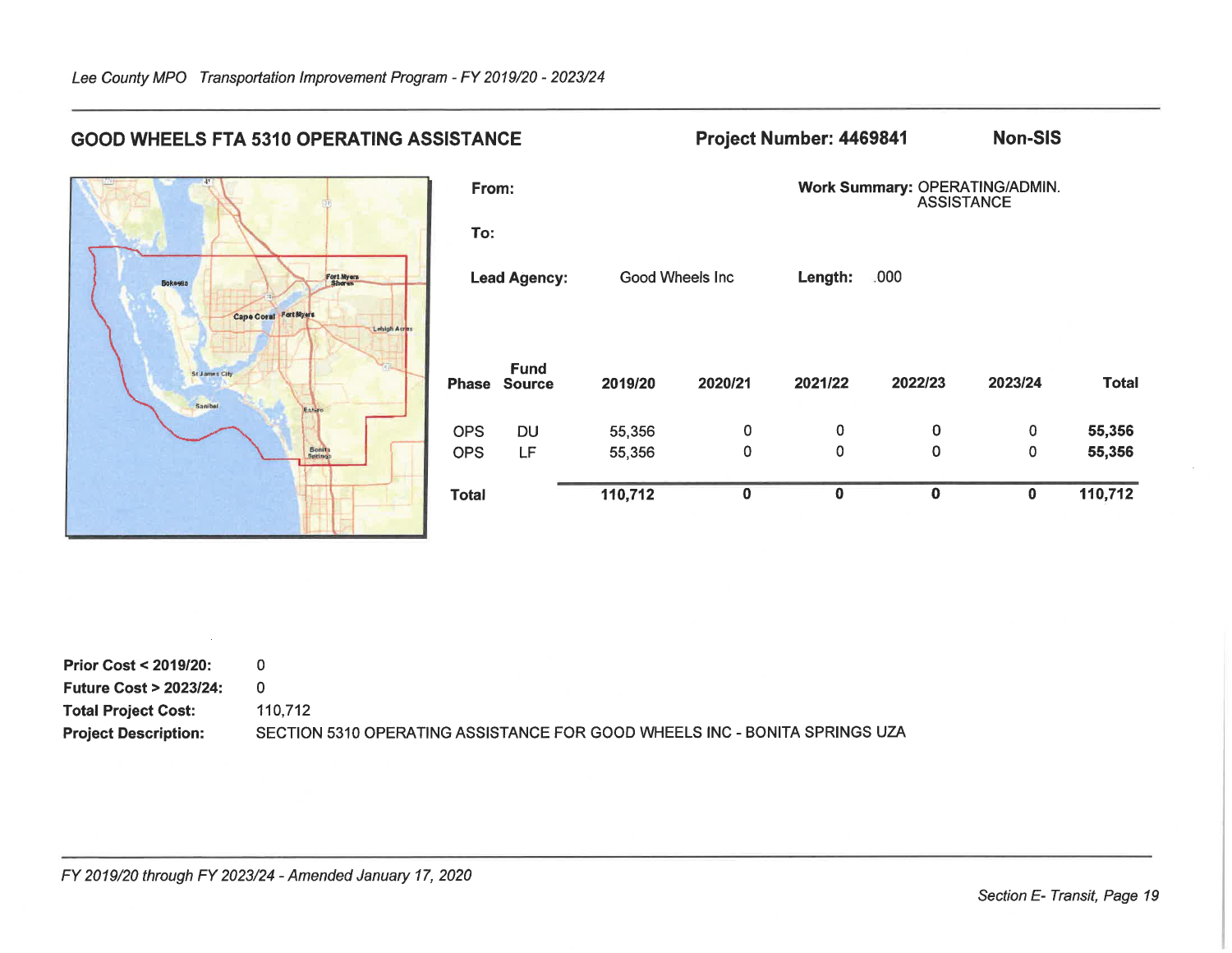

| 'otal      |                              | 5,278,516 | $\bf{0}$ | $\mathbf 0$ | $\bf{0}$                                               | $\bf{0}$ | 5,278,516    |  |  |
|------------|------------------------------|-----------|----------|-------------|--------------------------------------------------------|----------|--------------|--|--|
| <b>CAP</b> | <b>SU</b>                    | 2,639,258 | $\Omega$ | 0           | $\mathbf 0$                                            | 0        | 2,639,258    |  |  |
| <b>CAP</b> | <b>FTAT</b>                  | 2,639,258 | 0        | 0           | 0                                                      | 0        | 2,639,258    |  |  |
| hase       | <b>Fund</b><br><b>Source</b> | 2019/20   | 2020/21  | 2021/22     | 2022/23                                                | 2023/24  | <b>Total</b> |  |  |
|            |                              |           |          | LRTP#:      | Appendix B, Table B-8                                  |          |              |  |  |
|            | <b>Lead Agency:</b>          | LeeTran   |          | Length:     | .000                                                   |          |              |  |  |
| To:        |                              |           |          |             |                                                        |          |              |  |  |
| From:      |                              |           |          |             | <b>Work Summary: CAPITAL FOR FIXED</b><br><b>ROUTE</b> |          |              |  |  |
|            |                              |           |          |             |                                                        |          |              |  |  |

Project Number: 4365031

| <b>Prior Cost &lt; 2019/20:</b>  |                                                                                                                                                                                                                                                                  |
|----------------------------------|------------------------------------------------------------------------------------------------------------------------------------------------------------------------------------------------------------------------------------------------------------------|
| <b>Future Cost &gt; 2023/24:</b> |                                                                                                                                                                                                                                                                  |
| <b>Total Project Cost:</b>       | 5.278.516                                                                                                                                                                                                                                                        |
| <b>Project Description:</b>      | PURCHASE FULL SIZE HEAVY DUTY BUSES FOR FIXED ROUTE LEE COUNTY TRANSIT (LEETRAN) MAY USE<br>TRANSPORTATION DEVELOPMENT CREDITS (TDC) FOR MATCH, PURCHASE OF 10 HYBRID ENERGY<br>STORAGE REPLACEMENT PARTS AND THE PURCHASE OF 10 DIVERTER POWER INVERTER MODULES |

# **LEE TRAN BUS PURCHASE**

FY 2019/20 through FY 2023/24 - Amendments January 17, 2020

**Non-SIS**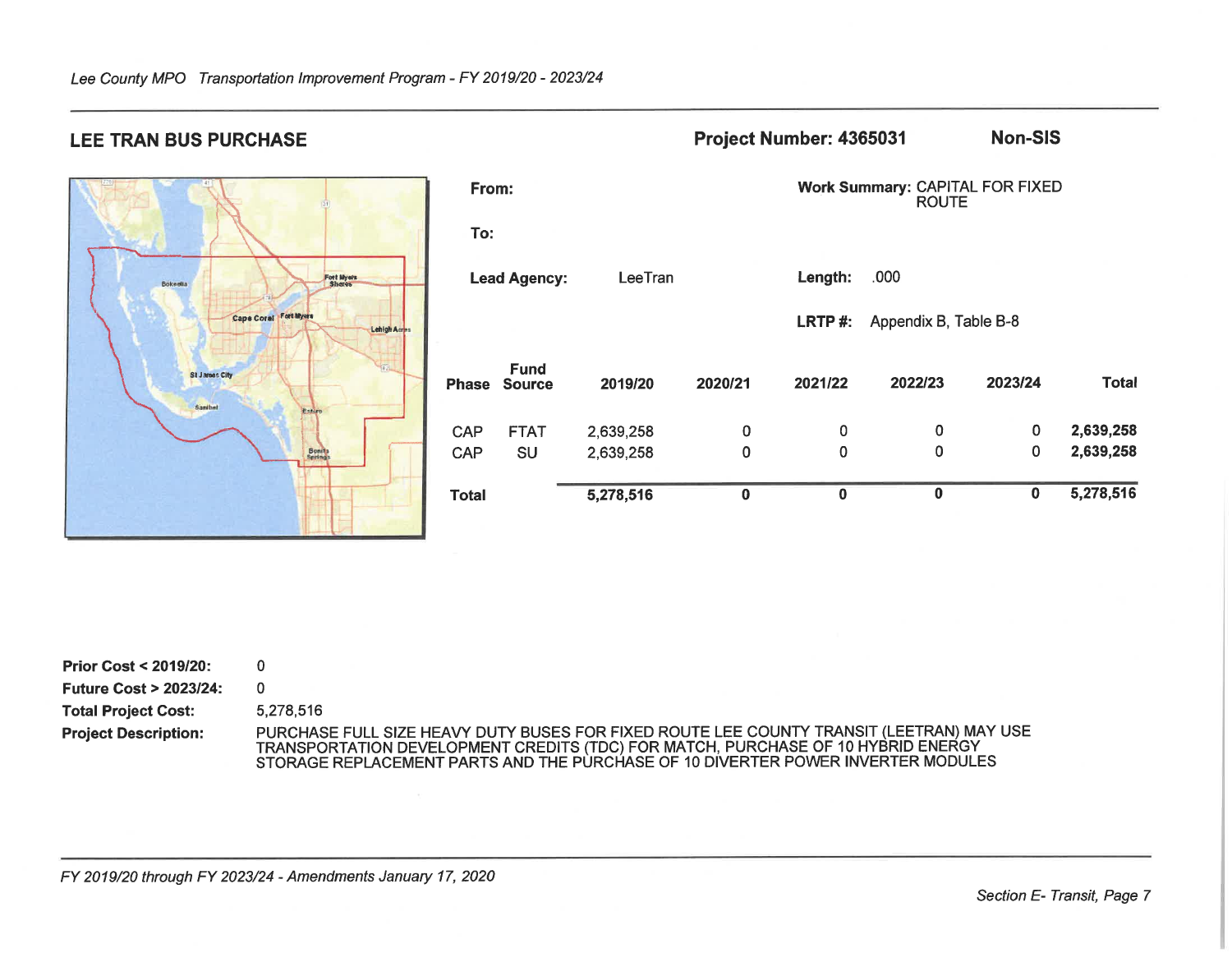

| From:        |                              | <b>Various Locations</b> |          |          | <b>Work Summary: OTHER ITS</b> |          |              |  |  |
|--------------|------------------------------|--------------------------|----------|----------|--------------------------------|----------|--------------|--|--|
| To:          |                              |                          |          |          |                                |          |              |  |  |
|              | <b>Lead Agency:</b>          | Lee County MPO           |          | Length:  |                                |          |              |  |  |
|              | Ĵ                            |                          |          | LRTP#:   | Appendix                       |          |              |  |  |
|              |                              |                          |          |          | B.Table B-8                    |          |              |  |  |
| <b>hase</b>  | <b>Fund</b><br><b>Source</b> | 2019/20                  | 2020/21  | 2021/22  | 2022/23                        | 2023/24  | <b>Total</b> |  |  |
| <b>CAP</b>   | <b>SU</b>                    | 184,000                  | $\bf{0}$ | 0        | $\mathbf 0$                    | 0        | 184,000      |  |  |
| <b>Total</b> |                              | 184,000                  | $\bf{0}$ | $\bf{0}$ | $\bf{0}$                       | $\bf{0}$ | 184,000      |  |  |

**Project Number: TBD** 

| <b>Prior Cost &lt; 2019/20:</b>  |                                                                              |
|----------------------------------|------------------------------------------------------------------------------|
| <b>Future Cost &gt; 2023/24:</b> |                                                                              |
| <b>Total Project Cost:</b>       | 184.000                                                                      |
| <b>Project Description:</b>      | CAPITAL PURCHASE FOR TRAFFIC INVESTIGATION SCANNER FOR CONGESTION AND SAFETY |

**TRAFFIC CRASH INVESTIGATION SCANNER** 

FY 2019/20 through FY 2023/24 - Amended January 17, 2020

Section C- Operations and Management, Page 7

**Non-SIS**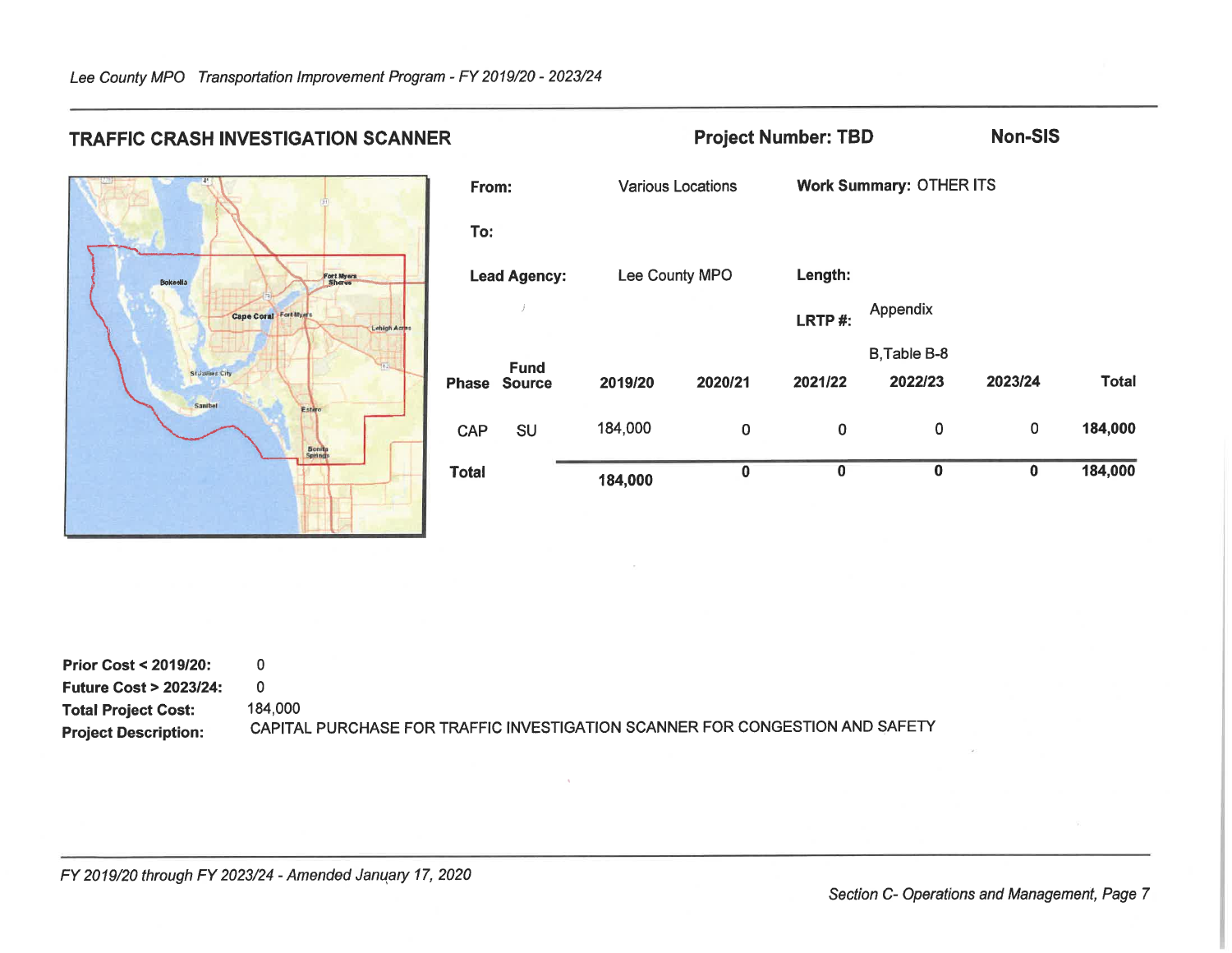| RICHMOND AVENUE PEDESTRIAN BRIDGE AT ABLE CANAL                                                                          |              |                              |                                           | <b>Project Number: TBD</b> |          |                             | <b>Non-SIS</b> |              |
|--------------------------------------------------------------------------------------------------------------------------|--------------|------------------------------|-------------------------------------------|----------------------------|----------|-----------------------------|----------------|--------------|
| East 5th Street                                                                                                          | From:        |                              |                                           |                            |          | <b>Work Summary: BRIDGE</b> |                |              |
| Rich                                                                                                                     | To:          |                              |                                           |                            |          |                             |                |              |
| E 4th St<br>Richmond Avenue<br>Stinford St.<br>Elgitth Av<br><b>Baptist Church</b><br>0<br>The Church of @               |              | <b>Lead Agency:</b>          | <b>MANAGED BY LEE</b><br><b>CNTY BOCC</b> |                            | Length:  | .05                         |                |              |
| Jesus Christ of Latter<br>3rds<br>E 3rd fit<br>Lehigh O<br><b>O</b> Fossil Expeditions<br>Elementary School<br>Davys Ret |              |                              |                                           |                            | LRTP#:   | Appendix B, Table B-8       |                |              |
| Jasmine story<br>E Jersey Rd<br>E. Jersey Rd                                                                             | <b>Phase</b> | <b>Fund</b><br><b>Source</b> | 2019/20                                   | 2020/21                    | 2021/22  | 2022/23                     | 2023/24        | <b>Total</b> |
| E Perin R<br>Faith Lutheran Church<br>Metro by<br>First Community<br>Lecland Heights Blvd E                              |              |                              |                                           |                            |          |                             |                |              |
| <b>Blvd W</b><br>Congregational<br><b>Juno the</b><br>Willow-                                                            | PE           | LF                           | 86,265                                    | $\mathbf 0$                | 0        | 0                           | 0              | 86,265       |
| Monet St<br>Heat St E.<br>har Ave<br>$\frac{1}{2}$<br><b>Brookside</b> St                                                | <b>CST</b>   | SU                           | 543,000                                   | $\mathbf 0$                | 0        | $\mathbf 0$                 | 0              | 543,000      |
| tool<br><b>Wakside St</b>                                                                                                | <b>Total</b> |                              | 629,265                                   | $\mathbf 0$                | $\bf{0}$ | $\mathbf 0$                 | 0              | 629,265      |

| <b>Prior Cost &lt; 2019/20:</b>  |                                                                                  |
|----------------------------------|----------------------------------------------------------------------------------|
| <b>Future Cost &gt; 2023/24:</b> |                                                                                  |
| <b>Total Project Cost:</b>       | 153.110                                                                          |
| <b>Project Description:</b>      | CONSTRUCTION OF A PEDESTRIAN BRIDGE ON RICHMOND AVENUE NORTH OVER THE ABLE CANAL |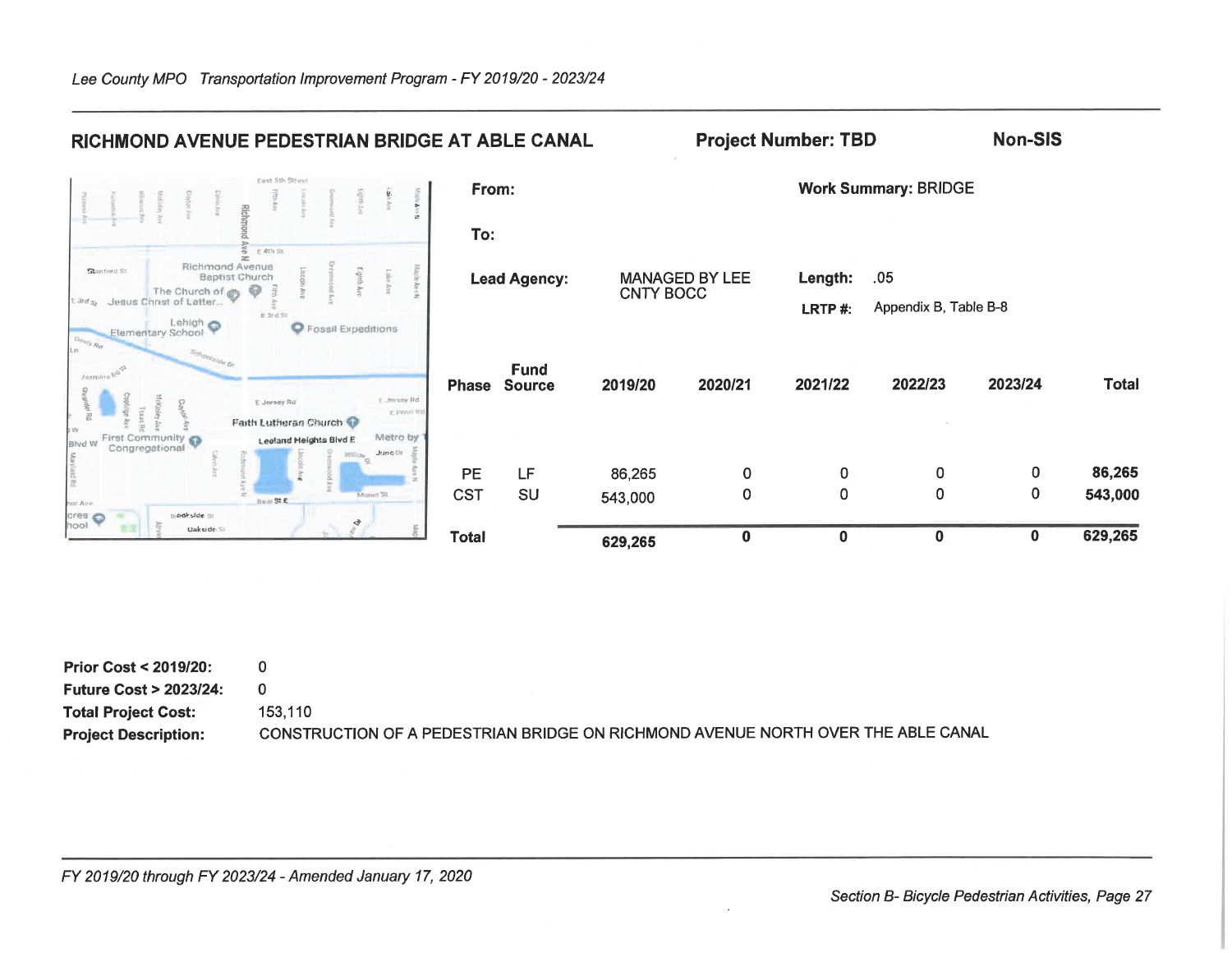## Non-SIS SKYPLEX GREENWAY AT SOUTHWEST INTERNATIONAL AIRPORT **Project Number: TBD** Work Summary: BKE PATH/TRAIL From: To: Fenway South **MANAGED BY LEE** Length: .57 **Lead Agency:** CNTY BOCC **SE** Appendix B, Table B-8 aniels Pkwy LRTP#: **Fund** 2019/20 2020/21 2021/22 2022/23 2023/24 **Phase Source** PrivateSky<sup>®</sup><br>P Aviation Services

90,000

90,000

 $\overline{0}$ 

 $\bf{0}$ 

 $\overline{0}$ 

 $\overline{\mathbf{0}}$ 

 $\overline{0}$ 

 $\overline{\mathbf{0}}$ 

 $\mathbf{0}$ 

 $\overline{\mathbf{0}}$ 

| <b>Prior Cost &lt; 2019/20:</b>  |                                                                       |
|----------------------------------|-----------------------------------------------------------------------|
| <b>Future Cost &gt; 2023/24:</b> |                                                                       |
| <b>Total Project Cost:</b>       | 90.000                                                                |
| <b>Project Description:</b>      | DESIGN OF THE SKYPLEX GREENWAY AT THE SOUTHWEST INTERNATIONAL AIRPORT |

PE

**Total** 

SU

FY 2019/20 through FY 2023/24 - Amended January 17, 2020

Southwest

Florida International Airport

**Total** 

90,000

90,000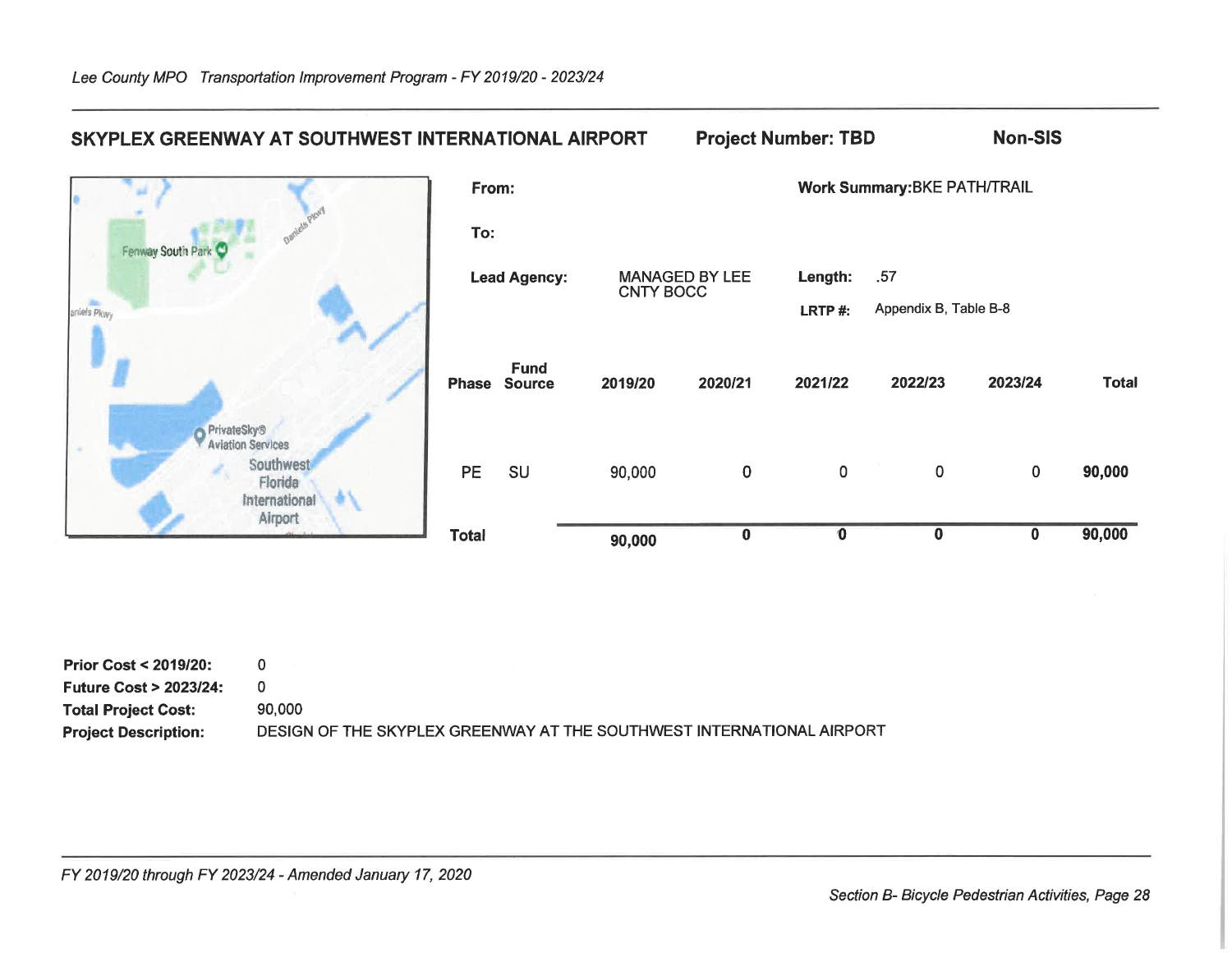

| <b>Prior Cost &lt; 2019/20:</b>  |                                                              |
|----------------------------------|--------------------------------------------------------------|
| <b>Future Cost &gt; 2023/24:</b> |                                                              |
| <b>Total Project Cost:</b>       | 200,000                                                      |
| <b>Project Description:</b>      | DESIGN OF A ROUND-A-BOUT ON WEST TERRY STREET AT PINE AVENUE |

Section A-Highway, Page 28